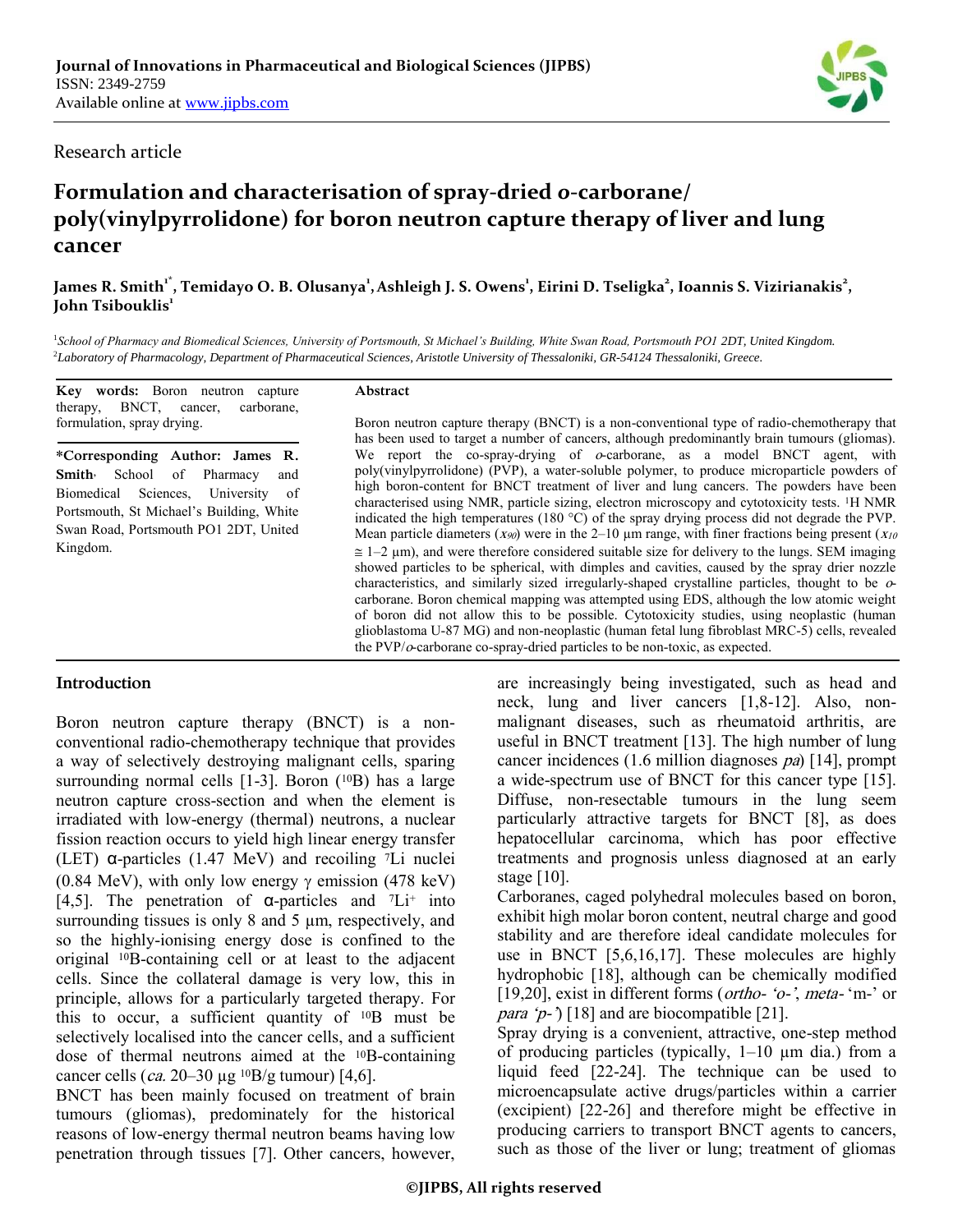would require penetration through the blood-brain-barrier and therefore spray-dried particles would not be suitable owing to their large diameters [27]. In the case of liver cancer BNCT treatments, such formulations might be delivered orally or *via* injection since they are likely to end up in this organ. For lung cancer, delivery could be administered via metered-dose inhaler or dry powder inhaler (DPI) systems. Control of particle size, density and morphology can be achieved by varying spray drying operating conditions, such as air flow rate, inlet temperature, pump speed and feed concentration [22,23,28]. This is particularly useful for making DPI particulates [29,30], where the particle size broadly determines the locations within the airway the dispersed powders will be deposited [29,31]. For example, the smallest particles will end up in the alveoli, slightly larger ones will reach the bronchioles and the largest particles will only travel as far as the trachea.

In this paper, *o*-carborane (an underivatised, model) BNCT agent) has been co-spray dried with poly(vinylpyrrolidone) (PVP, povidone), a water-soluble polymer that is effective as a drug delivery vehicle for dispersions of microparticles [32-35], to produce powders that could be further investigated for use as BNCT treatments for liver and lung cancers. Powders were characterised using NMR, particle sizing, electron microscopy and cytotoxicity tests.

## **Experimental**

## **Materials**

PVP (MW 360,000 g mol<sup>-1</sup>) was purchased from Sigma-Aldrich (Dorset, UK); o-carborane and di-sodium tetraborate  $(Na_2B_4O_7.10H_2O)$  were obtained from Alfa Aesar, UK and ThermoFisher Scientific (Loughborough, UK), respectively. Distilled water (MilliQ, Merck Millipore, Billerica, MA, USA) was used to prepare  $PVP/\sigma$ -carborane solutions to be spray-dried. The cell culture reagents trypsin, Dulbecco"s Modified Eagle"s Medium (DMEM), Fetal Bovine Serum (FBS) and Penicillin-Streptomycin (PS) were obtained from Gibco (ThermoFisher Scientific).

## **Methods**

## **Spray drying**

Aqueous solutions of PVP  $(1 \text{ and } 2 \frac{9}{w})$  with and without  $o$ -carborane (0.2 %w/v) were prepared (100 mL, 50 mL for  $o$ -carborane containing solutions) for spray drying (Table 1). Solutions were agitated (3000 rpm, electronic mini shaker) until all solids had dissolved (ca. 1 h) and left overnight (16 h). Spray drying was performed using a Buchi B-290 spray drier (Buchi, Manchester, UK) using high inlet temperature  $(180 \text{ °C})$ and low outlet temperature  $(130 \degree C,$  recorded not controlled) conditions; other spray drying conditions were kept constant (air flow rate 52 mm, aspirator 100%, pump

speed 10 %, nozzle cleaner setting 3). After spray drying, % recovery for each run was calculated and the powders stored in vials in a desiccator.

# **NMR**

<sup>1</sup>H NMR spectra were obtained using a JEOL Eclipse+ 400 MHz NMR instrument (Oxford Instruments, Oxford, UK), operating at a field strength of 9.389766 T. PVP and <sup>o</sup>-carborane samples were dissolved in either CDCl<sup>3</sup> or CH3OD.

# **Particle sizing**

Particle sizing was performed on the spray-dried powder PVP and PVP/ $o$ -carborane samples. The powders were dispersed using compressed air (2 bar) via the RODOS dry powder dispenser (RODOS, Sympatec GmbH Germany) prior to sizing analysis with a Sympatec HELOS laser diffractometer (HELOS Sympatec). The particle size distribution was recorded as  $x_{10}$ ,  $x_{50}$  and  $x_{90}$ values using WINDOW 4.0 software (Sympatec). The values presented were the mean of triplicate runs. Statistical analysis was performed using IBM Statistics SPSS (Version 21; Armonk, NY, USA) using a one-way ANOVA and post-hoc analysis (Tukey test).

## **SEM and EDS**

Dry powders were sprinkled onto double-sided, carbonloaded disks attached to nickel SEM stubs. Excess powder was removed using a  $N_2$  stream and the samples were then sputter-coated with Au/Pd in an Argon atmosphere (<0.2 Torr, 18 mA for 5–10 min; Polaron E5000 SEM coating-unit, Quorum Technologies Ltd., East Grinstead, UK). SEM imaging was performed immediately using a JEOL JSM-6060LV SEM instrument (resolution = 4.5 nm, acceleration voltage=15 kV). EDS (Inca Oental FET×3 with high-angle, ultra-thin window Si(Li) detector; Oxford Instruments) analysis was also undertaken on some of the samples investigated by SEM. A spot size of 60 and a working distance of 11 was used for EDS.

## **Tissue culture and cytotoxicity studies**

Human glioblastoma U-87 MG (cancer cell line) and human fetal lung fibroblast MRC-5 (normal cell line) cells were grown in culture at  $37 \degree$ C in DMEM, supplemented with FBS  $(10 \degree\% \text{v/v})$ , penicillin  $(100 \degree\% \text{v/v})$  $\mu$ g/mL), streptomycin (100  $\mu$ g/mL) in a humidified atmosphere containing  $CO<sub>2</sub>$  (5 %v/v). The medium was changed every 2–3 days and cells were sub-cultured by trypsinisation before reaching ~80 % confluency in tissue culture flasks.

The effect of  $PVP/\sigma$ -carborane materials (#2, #8 and #11; Table 1) on U-87 MG and MRC-5 cell proliferation capacity and viability was assessed in vitro. These samples were diluted in DMEM and homogenised prior to their addition in cell cultures. Briefly, cells at an initial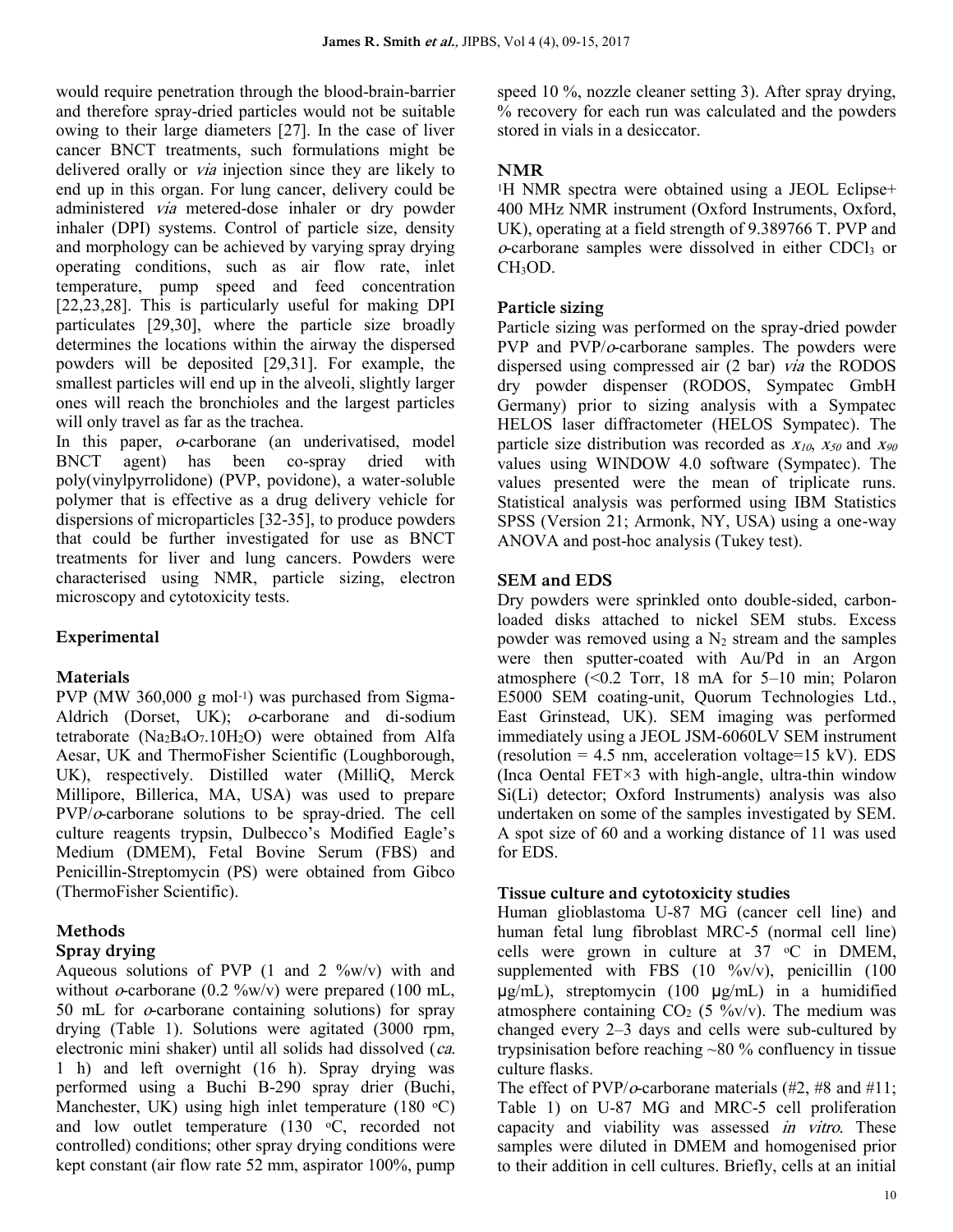density of 105 cells/mL were seeded in a 24-well tissue culture plate. After 2 h following cell attachment to the substrate of the plate, material suspensions were added at various concentrations (0.1, 0.5 and/or 1.0 mg/mL) before cells were allowed to further grow for 48 h. At this point, cells were detached by trypsinisation and the cell density (number of cells/mL) determined using a Neubauer plate (cell counting plate). Cell proliferation was expressed as % cell growth compared to control-untreated cell cultures. Cellular death was also assessed using the trypan-blue dye exclusion method and reported as cell viability (% trypan blue negative cells in culture) [36]. The data presented were calculated based on at least four separate measurements from two biological replicate experiments.

**Table 1. Samples for spray drying and instrument inlet temperature settings**

| Sample | Product                   | w/v            | $W/V\%$ o-   | Inlet           |
|--------|---------------------------|----------------|--------------|-----------------|
| number |                           | $\frac{0}{0}$  | carborane    | temp.           |
|        |                           | <b>PVP</b>     |              | $\rm ^{\circ}C$ |
| #1     | <b>PVP</b>                | 2              | 0            | 180             |
| #2     | <b>PVP</b>                | $\overline{c}$ | $\mathbf{0}$ | 180             |
| #3     | <b>PVP</b>                | $\overline{2}$ | $\mathbf{0}$ | 180             |
| #4     | <b>PVP</b>                | 2              | 0            | 180             |
| #5     | <b>PVP</b>                | $\overline{2}$ | 0            | 130             |
| #6     | <b>PVP</b>                | $\overline{c}$ | 0            | 130             |
| #7     | <b>PVP</b>                | $\overline{2}$ | $\theta$     | 130             |
| #8     | <b>PVP</b>                |                | 0            | 180             |
| #9     | <b>PVP</b>                |                | $\mathbf{0}$ | 180             |
| #10    | <b>PVP</b>                |                | 0            | 180             |
| #11    | $PVP + \sigma$ -carborane | $\overline{2}$ | 0.2          | 180             |
| #12    | $PVP + \sigma$ -carborane | $\overline{c}$ | 0.2          | 180             |
| #13    | $PVP + \sigma$ -carborane | 2              | 0.2          | 180             |

#### **Results and Discussion**

#### **Spray Drying**

Spray drying successfully produced white, fine powdered products of  $PVP/\sigma$ -carborane (Table 2). Lower  $\%$  yields (% recoveries) were obtained using 1 w/v% PVP  $(5.7\pm3.5)$ %) than when using 2 w/v% PVP  $(30.1 \pm 1.4 \%)$  and consequently, co-spray-dried formulations using ocarborane were carried using the higher PVP concentration; similar %yields were obtained (32.4±9.8  $\%$ ; all using an inlet temperature of 180 °C). A small decrease in % yield was found when the inlet temperature was decreased from 180 °C (30.1 $\pm$ 1.4 %) to 130 °C  $(23.0\pm11.0 \frac{6}{10})$ ; Table 2).

#### **<sup>1</sup>H NMR of PVP/o-carborane**

To check that the integrity of PVP had not been compromised during the spray drying process, 1H NMR experiments were performed. The literature spectrum was also obtained and used to help assign peaks [37]. The spectra before and after spray drying, both in the absence of  $o$ -carborane, looked very similar (Figure 1). The signal corresponding to H<sup>3</sup> appeared slightly differently in that the sharp, single peak within the doublet shifted slightly upfield. This may be associated with hydrogen bonded water, as spray drying is known to produce hygroscopic, very fine amorphous powders. Peaks  $H_1$ ,  $H_2$ ,  $H_4$  and  $H_5$ were very similar to those in the literature [37], suggesting the PVP was unaffected by the spray drying process, as might be expected since there have been numerous reports on the spray drying of this material [38-40].

**Table 2. %Yields obtained for various spray-dried formulations**

| Sample number | %Yield | Mean±SD %Yield  |
|---------------|--------|-----------------|
| #1            | 31.0   | $30.1 \pm 1.4$  |
| #2            | 28.0   |                 |
| #3            | 30.5   |                 |
| #4            | 31.0   |                 |
| #5            | 20.5   | $23.0 \pm 11.0$ |
| #6            | 35.0   |                 |
| #7            | 13.5   |                 |
| #8            | 6.0    | $5.7 \pm 3.5$   |
| #9            | 2.0    |                 |
| #10           | 9.0    |                 |
| #11           | 28.2   | $32.4 \pm 9.8$  |
| #12           | 43.6   |                 |
| #13           | 25.5   |                 |



**Figure 1. 1H NMR spectra of 'as received' o-carborane (blue), 'as received' PVP (green), spray-dried PVP (2 %w/v; brown) and co-spray-dried PVP (2 %w/v) with ocarborane (0.2 %w/v; purple). Labels refer to hydrogen atoms in the PVP structure shown, with peak assignments having been made in [37].**

<sup>1</sup>H NMR spectra of co-spray-dried PVP/ $o$ -carborane and 'as received'  $o$ -carborane were also obtained to see whether  $o$ -carborane could be detected in the co-spraydried powder and, if so, to ascertain whether its chemical structure had been modified (Figure 1). The multitude of peaks observed in the pure o-carborane were not apparent in the co-spray-dried product. This was probably due to the high molecular weight of PVP, however, with the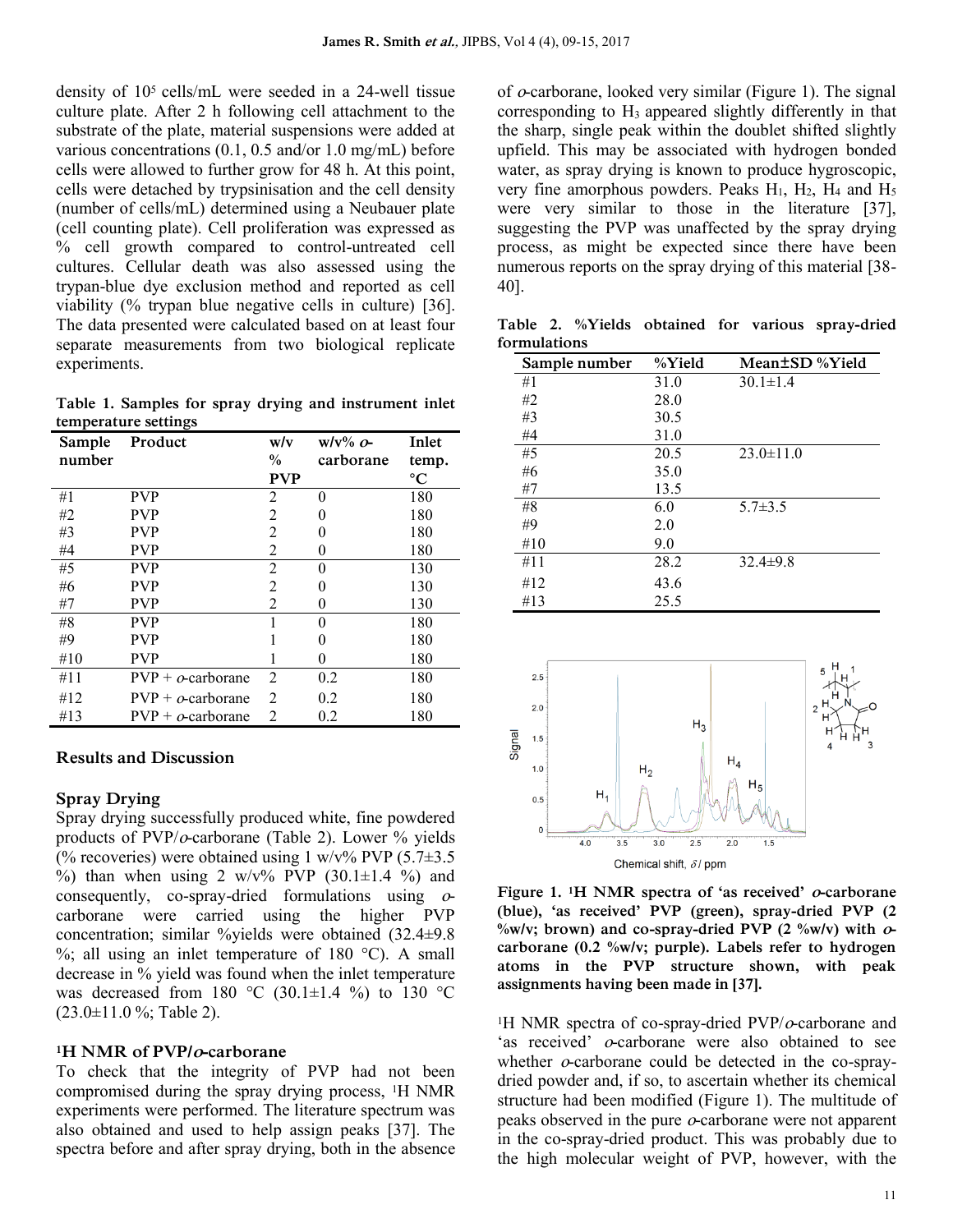spectrum being swamped with the backbone  $CH<sub>2</sub>$  and pendant pyrrolidone signals relative to the  $\alpha$ -carborane BH and CH signals. Also,  $o$ -carborane was only present at 10 %w/v of the PVP content. Thus, the 1H NMR data were inconclusive as to whether the  $\alpha$ -carborane had been incorporated into the microparticles. The technique did establish, however, that PVP was unchanged by the spray-drying process, and particularly by the high temperatures (180 °C) involved.

#### **Particle sizing**

Particle diameters for the spray-dried products were obtained from laser diffraction histogram plots (Figure 2). The mean  $x_{10}$ ,  $x_{50}$  and  $x_{90}$  particle diameters ( $n=3$ ) were obtained from these profiles for spray-dried PVP and PVP/ $o$ -carborane samples (Figure 3). The  $x_n$  value refers to the particle diameter exhibited by n % of the particles; *i.e.*, for  $x_{10}$ , 10% of the particles will have a diameter  $\leq x$ . The  $x_{50}$  and  $x_{90}$  are also given, which have similar definitions, and have progressively larger values since more of the particles will have these particular size thresholds. The 'bell-shaped' curve ('envelope', Figure 2), noting the log-scale axis, can have shoulders on either side of the peak maximum; shoulders on the right of the maximum almost always are an indication of agglomerated particles. Repeating the sizing measurement at higher pressures can reduce this effect.



**Figure 2. An example Sympatec particle size distribution output plot from sample #1 run 1 of 3;**  $x_{10} = 1.31$   $\mu$ m;  $x_{50}$  $= 3.47 \text{ }\mu\text{m}; x_{90} = 8.48 \text{ }\mu\text{m}; \text{ SMD} = 2.50 \text{ }\mu\text{m}; x_{16} = 1.65 \text{ }\mu\text{m};$  $x_{84} = 7.15$  µm;  $x_{99} = 13.43$  µm;  $S_V = 2.40$  m<sup>2</sup>/cm<sup>3</sup>;  $S_m =$ **23973.67 cm²/g. Two plots are displayed: a particle diameter frequency plot and a cumulative frequency ('Sshaped') curve of particle size from which median and interquartile range data is automatically generated. In**  this example, the mean particle diameter is  $ca$ . 3  $\mu$ m, **although finer particles ('fines') and larger particles, the latter of which may be agglomerates, can be observed.**

The  $x_{90}$  data shows that mean particle diameters were *ca*.  $2-10 \mu m$ , although #11 was 17.27 $\pm$ 3.77  $\mu$ m. No statistical differences  $(p>0.05)$  were observed between different batches of spray-dried PVP (#1 to #4), in the absence of <sup>o</sup>-carborane, using an inlet temperature of 180 °C. When this temperature was decreased to 130 °C, again, no significant differences ( $p$ >0.05) in  $x_{90}$  values were observed compared to the higher temperature products, although batch differences were seen between #1 and #7 ( $p<0.05$ ), and #2 and #7 ( $p<0.05$ ) only. Statistical differences between  $x_{90}$  values were also generally not observed  $(p>0.05)$  when the PVP concentration was lowered to 1 %w/v. When PVP was co-spray-dried with *o*-carborane,  $x_{90}$  values were unaffected ( $p > 0.05$ ), although for #11,  $x_{90}$  values were all much higher ( $p \le 0.01$ ) or  $p<0.001$ ) than all the other samples. The reason for this batch variation is uncertain, but may be due to variations in humidity perhaps causing agglomeration.



**Figure 3. Mean particle diameters of spray-dried PVP**  and co-spray-dried PVP/ $o$ -carborane samples: red =  $x_{10}$ , **green =**  $x_{50}$ **, blue =**  $x_{90}$  **values; particles determined using** spray drying (mean  $\pm$  SD,  $n = 3$ ).

Particle sizes characterised by  $x_{50}$  and  $x_{10}$  values followed a very similar trend to the  $x_{90}$  values;  $x_{10}$  sizes were much less than  $x_{50}$  and, in turn, less than  $x_{90}$  sizes, due to the definition of the  $x_n$  term.

#### **Morphology**

The morphology of the spray-dried powders of PVP with and without o-carborane was investigated using SEM. Prior to this, imaging of the 'as received' PVP and  $\sigma$ carborane was performed (Figure 4). The former consisted of large, smooth-sided crystals with dimensions typically in the 100–500 µm range (Figure 4a,b). The particles of  $o$ -carborane appeared smaller,  $5-100 \mu m$ (Figure 4c,d).

SEM images of spray-dried PVP, produced in the absence of  $o$ -carborane and using an inlet temperature of 180 °C, all showed small, rounded particles of relatively uniform size  $(< 5 \mu m$ ; Figure 4e). Dimples and hollows in the particles were observed and have been encountered in numerous other spray-dried products [22]: they are thought to result from the nozzle characteristics as the emerging droplet is formed [41]. The particle surfaces appeared smooth, although in some cases, smaller particles were attached, possibly being due to interparticulate forces or capillary forces causing agglomeration. No obvious differences in morphology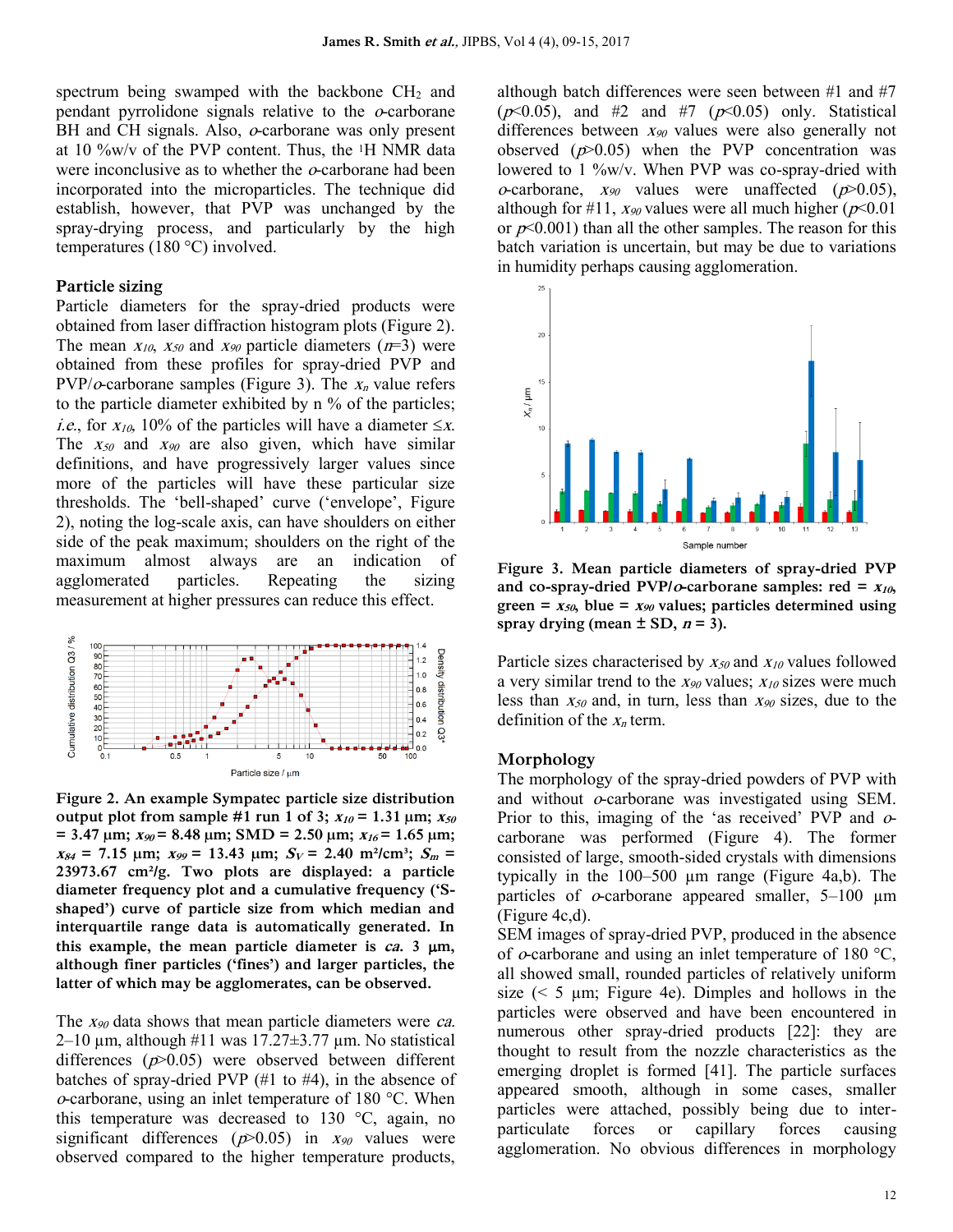were seen between different batches of spray-dried PVP (samples #1 to #4, not shown). No obvious changes in morphology or particle size were observed when the inlet temperature was reduced to 130°C (not shown), in agreement with the particle size data.



**Figure 4. SEM images of (a,b) 'as received' PVP, (c,d) 'as received' o-carborane, (e) spray-dried PVP (sample #4, inlet temperature 180 °C), (f) co-spray-dried PVP/ocarborane (sample #13, inlet temperature 180 °C); magnification (a) 100×, (b) 2200×, (c) 100×, (d) 800×, (e) 2200×, (f) 2200×.**

SEM imaging of PVP co-spray-dried with  $\alpha$ -carborane (Figure 4f), in agreement with the particle sizing data, generally showed similarly sized particles, although some particles were larger than 10 µm. In some of the SEM images of the co-spray-dried product, small irregularlyshaped crystalline particles were seen, which were not encountered in the pure spray-dried PVP products. These crystals appeared to be similar to those seen in the "as received" o-carborane material (Figure 4d). It may be that the  $o$ -carborane, which is not water-soluble, although assisted to form suspensions by the viscosity/swelling of the PVP, was largely unchanged by the spray drying process. A less-magnified image of the  $PVP/\sigma$ -carborane spray-dried product revealed there to be a significant number of such small crystals, thought to be  $o$ -carborane; these were not apparent in similar images of pure spraydried PVP (not shown). The extent of this phase separation is unknown. To address this situation, EDS mapping was attempted. The assumption was that if the

PVP was intimately mixed with  $o$ -carborane, a boron chemical map would appear very similar to the SEM image. However, the boron signal was quite low and darker depressions marked regions where the particles resided, suggesting that the boron content was less than on the double-sided, adhesive, carbon tape. It is known that elements with atomic masses below carbon are often not shown in EDS studies and therefore this might explain the absence of boron in the EDS map of the cospray-dried particles. This was verified by attempting to obtain boron maps from di-sodium tetraborate, where again, no contrast was observed from the low atomic mass element.

#### **Cytotoxicity studies**

To check for cytotoxicity, the spray-dried powders (PVP #2 and #8, and  $PVP/\sigma$ -carborane #11) were exposed to neoplastic (human glioblastoma U-87 MG) and nonneoplastic (human fetal lung fibroblast MRC-5) cells. Cell proliferation and cell death were determined over a range of  $PVP/\sigma$ -carborane concentrations (0–1.0 mg/mL; Figure 5). In all cases, cell proliferation did not fall below 87% and values were otherwise greater than 90%. Similarly, the highest cell death value was only 2.5%. No obvious change in cellular morphology, cell proliferation or cell death was noted over the duration of the experiment (48 h). Therefore, the  $PVP/\sigma$ -carborane cospray-dried product was described as being non-cytotoxic at the concentrations investigated. This is in agreement with the known low toxicity data of the constituent PVP [42,43] and  $o$ -carborane [44] compounds.



**Figure 5. Effect of spray-dried PVP (samples #2 and #8) and co-spray-dried PVP/o-carborane (sample #11) on (a) cell proliferation and (b) cell death; blue = U-87 MG cells, orange = MRC-5 cells.**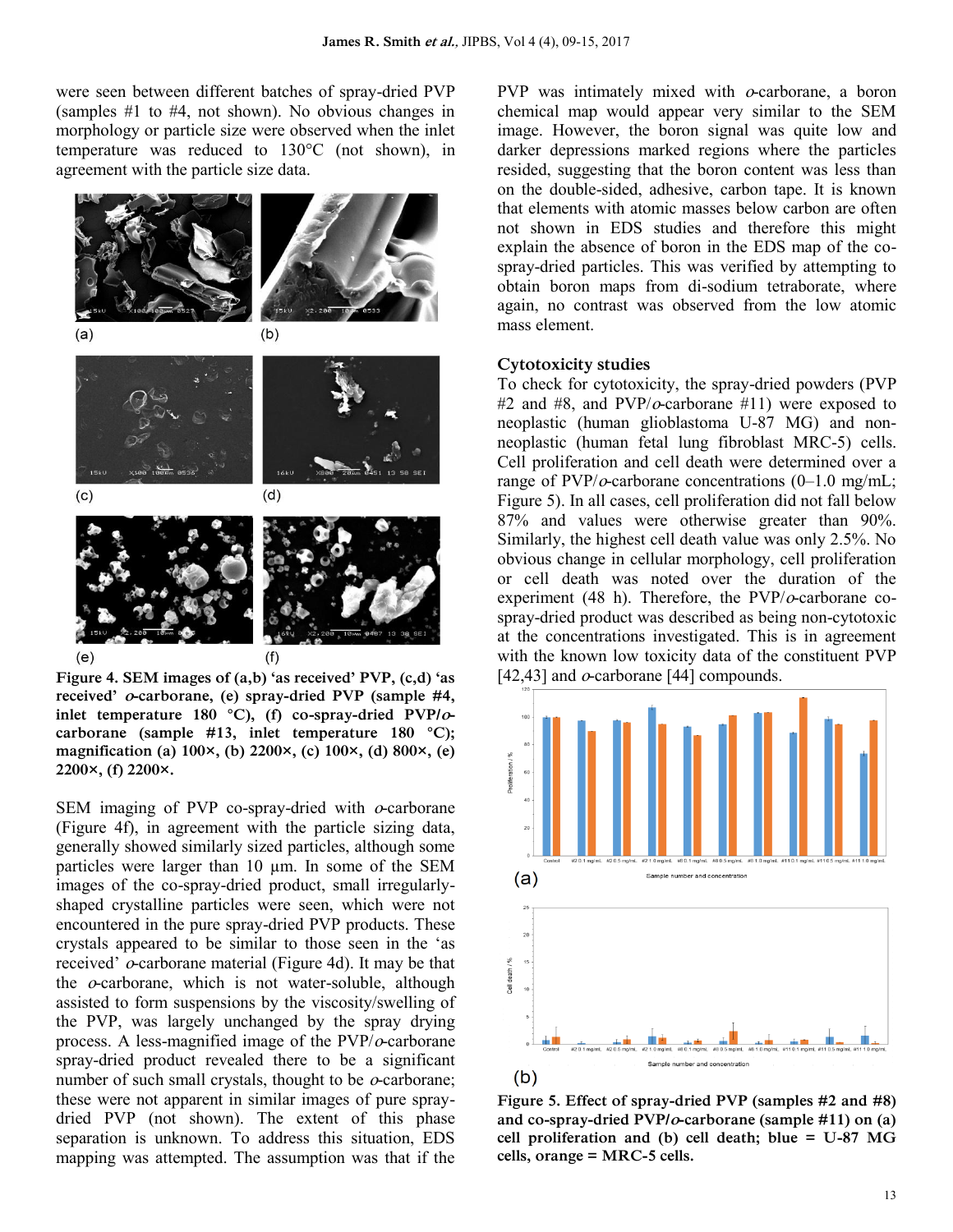#### **Conclusions**

In this paper, PVP  $(2 \sqrt[9]{\omega w/v})/\omega$ -carborane  $(0.2 \sqrt[9]{\omega w/v})$ spray-dried microparticles were produced with the aim providing a boron-delivery system for use in BNCT treatment of liver and lung cancers. 1H NMR studies revealed the high temperatures (180 °C) of the spray drying process did not degrade the constituent PVP. Mean particle diameters  $(x_{90})$  were in the 2–10 µm range, with finer fractions being present  $(x_{10} \approx 1-2 \mu m)$ , and the particles were therefore considered suitable for delivery to the lungs. The particle sizes were in the micrometre range (too large to cross the blood-brain-barrier) and therefore would not be of use for the BCNT treatment of brain tumours. Further optimisation of particle sizes could be carried out to decrease  $x_{90}$ , for example, by changing air and liquid flow conditions. SEM imaging showed the particles to be spherical, with dimples and cavities caused by the spray drier nozzle characteristics, as typical with the spray drying process. Some small irregularly-shaped crystalline particles, thought to be  $o$ -carborane, were observed by SEM, although the proportion accounted for less than that in the formulation (10  $\%$ w/w). An attempt was made to map the boron content in spray-dried powders on a surface using EDS, although the low atomic weight of boron made detection not possible. Cytotoxicity studies, using neoplastic (human glioblastoma U-87 MG) and non-neoplastic (human fetal lung fibroblast MRC-5) cells, revealed the PVP/o-carborane co-spray-dried particles to be non-toxic, as expected.

#### **References**

- 1. Moss RL: Critical review, with an optimistic outlook, on boron neutron capture therapy (BNCT). Applied Radiation and Isotopes 2014; 88:2-11.
- 2. Locher GL: Biological effects and therapeutic possibilities of neutrons. The American Journal of Roentgenology and Radium Therapy 1936; 36(1):1-13.
- 3. Masoudi SF, Rasouli FS and Ghasemi M: BNCT of skin tumors using the high-energy D-T neutrons.Applied Radiation and Isotopes 2017; 122:158- 163.
- 4. Barth RF, Coderre JA, Vicente MGH and Blue TE: Boron neutron capture therapy of cancer:Current status and future prospects. Clinical Cancer Research 2005; 11(11):3987-4002.
- 5. Hosmane NS, Yinghuai Z, Maguire JA, Kaim W and Takagaki M: Nano and dendritic structured carboranes and metallacarboranes: From materials to cancer therapy. Journal of Organometallic Chemistry 2009; 694(11):1690-1697.
- 6. Hawthorne MF: New horizons for therapy based on the boron neutron capture reaction. Molecular Medicine Today 1998; 4(4):174-181.
- 7. Andoh T, Fujimoto T, Suzuki M, Sudo T, Sakurai Y, Tanaka H, Fujita I, Fukase N, Moritake H, Sugimoto T, Sakuma T, Sasai H, Kawamoto T, Kirihata M, Fukumori Y, Akisue T, Ono K and Ichikawa H: Boron neutron capture therapy (BNCT) as a new approach for clear cell sarcoma (CCS) treatment: Trial using a lung metastasis model of CCS.Applied Radiation and Isotopes 2015; 106:195-201.
- 8. Trivillin VA, Garabalino MA, Colombo LL, Gonzalez SJ, Farias RO, Monti Hughes A, Pozzi ECC, Bortolussi S, Altieri S, Itoiz ME, Aromando RF, Nigg DW and Schwint AE: Biodistribution of the boron carriers boronophenylalanine (BPA) and/or decahydrodecaborate (GB-10) for boron neutron capture therapy (BNCT) in an experiment model of lung metastases.Applied Radiation and Isotopes 2014; 88:94-98.
- 9. Andoh T, Fujimoto T, Suzuki M, Sudo T, Sakurai Y, Tanaka H, Fujita I, Fukase N, Moritake H, Sugimoto T, Sakuma T, Sasai H, Kawamoto T,

Kirihata M, Fukumori Y, Akisue T, Ono K and Ichikawa H: Boron neutron capture therapy (BNCT) as a new approach for clear cell sarcoma (CCS) treatment: Trial using a lung metastasis model of CCS. Applied Radiation and Isotopes 2015; 106:195-201.

- 10. Chou FI, Chung HP, Liu HM, Chi CW and Lui WY: Suitability of boron carriers for BNCT: Accumulation of boron in malignant and normal liver cells after treatment with BPA, BSH and BA. Applied Radiation and Isotopes 2009; 67:S105-S108.
- 11. Liao AH, Chou FI, Kuo YC, Chen HW, Kai JJ, Chang CW, Chen FD and Hwang JJ: Biodistribution of phenylboric acid derivative entrapped lipiodol and 4-borono-2-18F-fluoro-L-phenylalanine-fructose in GP7TB liver tumor bearing rats for BNCT. Applied Radiation and Isotopes 2010; 68:422-426.
- 12. Zonta A, Pinelli T, Prati U, Roveda L, Ferrari C, Clerici AM, Zonta C, Mazzini G, Dionigi P, Altieri S, Bortolussi S, Bruschi P and Fossati F: Extracorporeal liver BNCT for the treatment of diffuse metastases: What was learned and what is still to be learned. Applied Radiation and Isotopes 2009; 67:S67-S75.
- 13. Valliant JF, Schaffer P, Britten JF, Davison A, Jones AG and Yanch JC: The synthesis of corticosteroid-carborane esters for the treatment of rheumatoid arthritis via boron neutron captures synovectomy. Tetrahedron Letters 2000; 41(9):1355-1358.
- 14. Tsao AS, Scagliotti GV, Bunn PA Jr, Carbone DP, Warren GW, Bai C, de Koning HJ, Yousaf-Khan AU, McWilliams A, Tsao MS, Adusumilli PS, Rami-Porta R, Asamura H, Van Schil PE, Darling GE, Ramalingam SS, Gomez DR, Rosenzweig KE, Zimmermann S, Peters S, Ignatius Ou SH, Reungwetwattana T, Jänne PA, Mok TS, Wakelee HA, Pirker R, Mazières J, Brahmer JR, Zhou Y, Herbst RS, Papadimitrakopoulou VA, Redman MW, Wynes MW, Gandara DR, Kelly RJ, Hirsch FR and Pass HI: Scientific Advances in Lung Cancer. Journal of Thoracic Oncology 2015; 11(5):613-638.
- 15. Farias RO, Bortolussi S, Menendez PR and Gonzalez SJ: Exploring boron neutron capture therapy for non-small cell lung cancer. Physica Medica 2014; 30(8):888-897.
- 16. Kawasaki R, Sasaki Y and Akiyoshi K: Intracellular delivery and passive tumor targeting of a self-assembled nanogel containing carborane clusters for boron neutron capture therapy. Biochemical and Biophysical Research Communications 2017; 483(1):147-152.
- 17. Calabrese G, Nesnas JJ, Barbu E, Fatouros D and Tsibouklis J: The formulation of polyhedral boranes for the boron neutron capture therapy of cancer. Drug Discovery Today 2012; 17(3/4):153-159.
- 18. Ohta K, Goto T, Fujii S, Kawahata M, Oda A, Ohta S, Yamaguchi K, Hirono S and Endo Y: Crystal structure, docking study and structureactivity relationship of carborane-containing androgen receptor antagonist 3-(12-hydroxymethyl-1,12-dicarba-closo-dodecaboran-1yl)benzonitrile. Bioorganic and Medicinal Chemistry 2011; 19(11):3540-3548.
- 19. Anderson BD: Prodrugs for improved CNS delivery. Advanced Drug Delivery Reviews 1996; 19(2):171-202.
- 20. Hoste K, De Winne K and Schacht E: Polymeric prodrugs. International Journal of Pharmaceutics 2004; 277(1-2):119-131.
- 21. Di Meo C, Panza L, Campo F, Capitani D, Mannina L, Banzato A, Rondina M, Rosato A and Crescenzi V: Novel types of carborane-carrier hyaluronan derivatives via "click chemistry". Macromolecular Bioscience 2008; 8(7):670-681.
- 22. Shur J, Nevell TG, Shute JK and Smith JR: The spray drying of unfractionated heparin: optimisation of the operating parameters. Drug Development and Industrial Pharmacy 2008; 34(6):559-568.
- 23. Shur J, Nevell TG, Ewen RJ, Price R, Smith A, Barbu E, Conway JH, Carroll MP, Shute JK and Smith JR: Co-spray-dried unfractionated heparin with L-leucine as a dry powder inhaler mucolytic for cystic fibrosis therapy. Journal of Pharmaceutical Sciences 2008; 97(11):4857- 4868.
- 24. Okuyama K, Abdullah M, Lenggoro IW and Iskandar F: Preparation of functional nanostructured particles by spray drying. Advanced Powder Technology 2006; 17(6):587-611.
- 25. Desai KGH and Jin Park H: Recent developments in microencapsulation of food ingredients. Drying Technology 2005; 23(7):1361-1394.
- 26. Gharsallaoui A, Roudaut G, Chambin O, Voilley A and Saurel R: Applications of spray-drying in microencapsulation of food ingredients: An overview. Food Research International 2007; 40(9):1107-1121.
- 27. Pardridge WM: Non-invasive drug delivery to the human brain using endogenous blood-brain-barrier transport systems. Pharmaceutical Science and Technology Today 1999; 2(2):49-59.
- 28. Rattes ALR and Oliveira WP: Spray drying conditions and encapsulating composition effects on formation and properties of sodium diclofenac microparticles. Powder Technology 2007; 171(1):7-14.